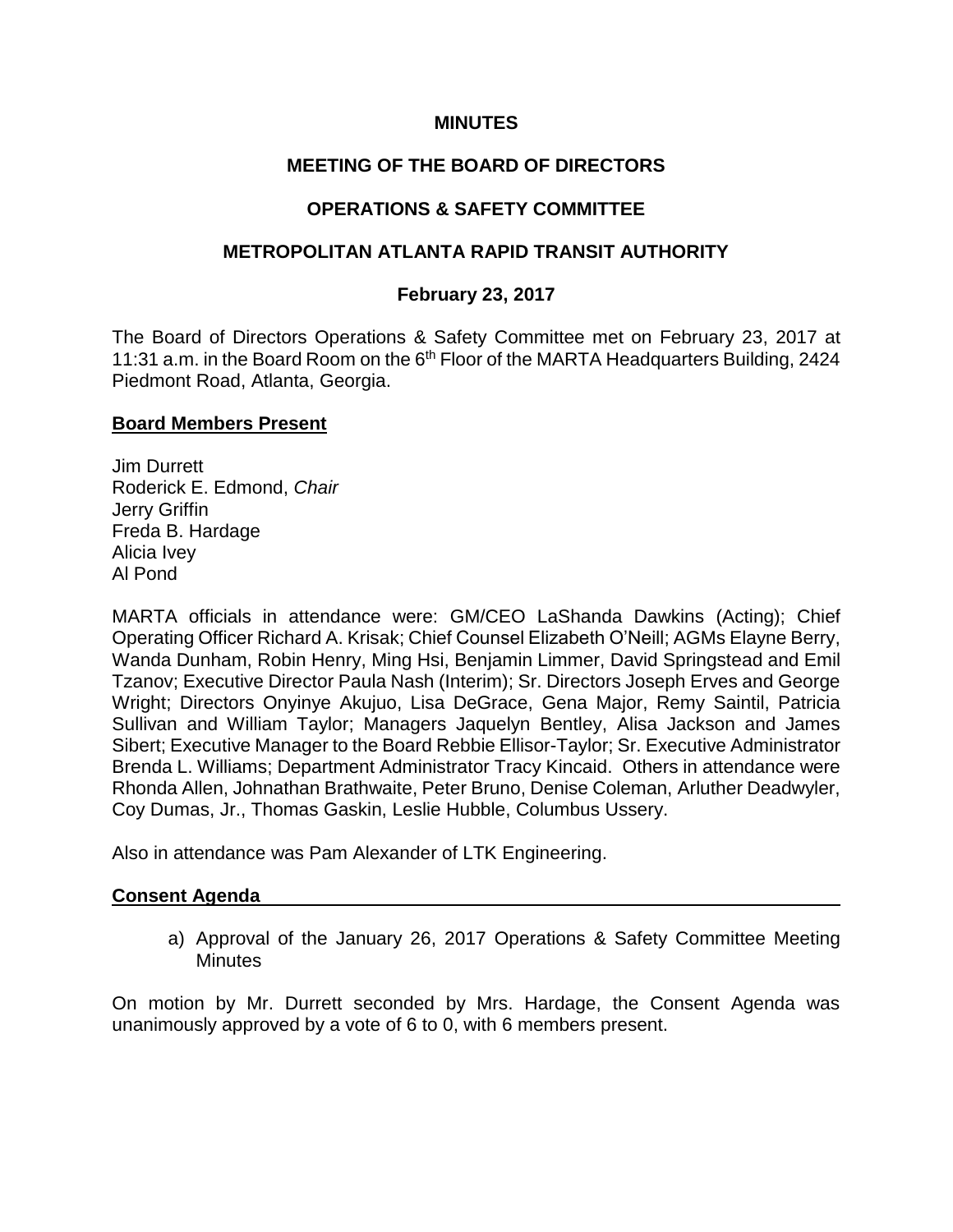#### **Individual Agenda**

# **Resolution Authorizing Award of a Contract for the Procurement of Refuse Removal Services, IFB B38146**

Mr. Saintil presented this resolution for Board of Directors' approval authorizing the General Manager/CEO or his delegate to award a contract for the procurement of Refuse Removal Services to Advanced Disposal in the amount of \$262,607 annually. The total award for three (3) base years and two (2) option years, if executed, will be in the amount of \$1,313,036.80.

Mr. Durrett said it is surprising that all bids were initially determined to be non-responsive.

Mr. Saintil said no of the bids fulfilled all of the requirements of the IFB, because bidders submitted modified Bid Forms or failed to submit the required Diversity and Inclusion information. Staff negotiated with all bidders to obtain subsequent bids and Diversity and Inclusion information. Advanced Disposal submitted the lowest bid in the negotiation process.

Mrs. Ivey asked what services will the DBE provide.

Mr. Saintil said hauling.

On motion by Mr. Durrett seconded by Mrs. Hardage, the resolution was unanimously approved by a vote of 6 to 0, with 6 members present.

#### **Resolution Authorizing Award of Contracts for the Procurement of Bus Engine and Transmission Overhaul/Rebuild, IFB B38222**

Mr. Taylor presented this resolution for Board of Directors' approval authorizing the General Manager/CEO or his delegate to enter into contracts for the procurement of Bus Engine and Transmission Overhaul/Rebuild with W.W. Williams for Groups 1 and 3 and Cummins, Inc., for Group 2 in the combined amount of \$4,190,270.10.

- Group 1: Orion Diesel Fleet of 31 buses with Detroit Diesel Engines
- Group 2: New Flyer Diesel Fleet of 104 buses with Cummins Engines
- Group 3: 135 Allison B400R Third Generation transmissions for the entire Diesel Fleet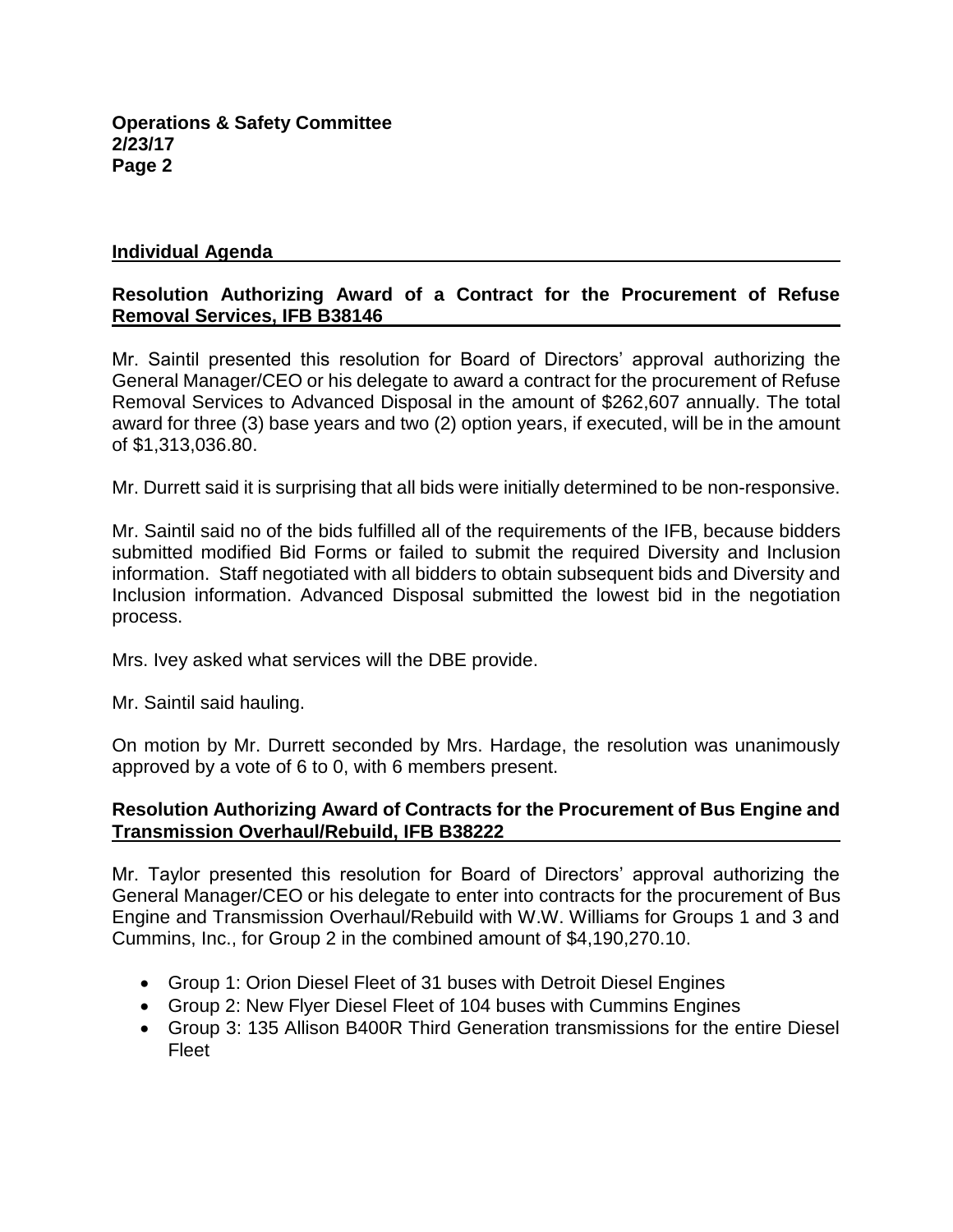On motion by Mr. Durrett seconded by Mrs. Hardage, the resolution was unanimously approved by a vote of 6 to 0, with 6 members present.

# **Briefing – Safety Recognition**

Mrs. Berry presented the "One Million Miles Safe Driver Award" to Mr. Arluther Deadwyler and Mr. Coy Dumas, Jr.

### *Arluther Deadwyler*

- 43 Years of Service
- Served many roles
	- o Bus Operator
	- o Vehicle & Equipment Tester
	- o Behind the Wheel Trainer
	- o Senior Line Instructor
- Personal mottos: Honesty is the best policy; follow the rules; give respect and you'll receive respect
- Numerous commendations from patrons
- Regarded as one of the most pleasant operators

# *Coy Dumas, Jr.*

- 44 Years of Service
- Served many roles
	- o Bus Operator
	- o Vehicle & Equipment Tester
	- o Bus Transportation Policies & Procedures Advisor
	- o Senior Line Instructor
- Respectfully referred to as "Captain"
- Numerous commendations from patrons
- Highly regards for his personality and positive energy